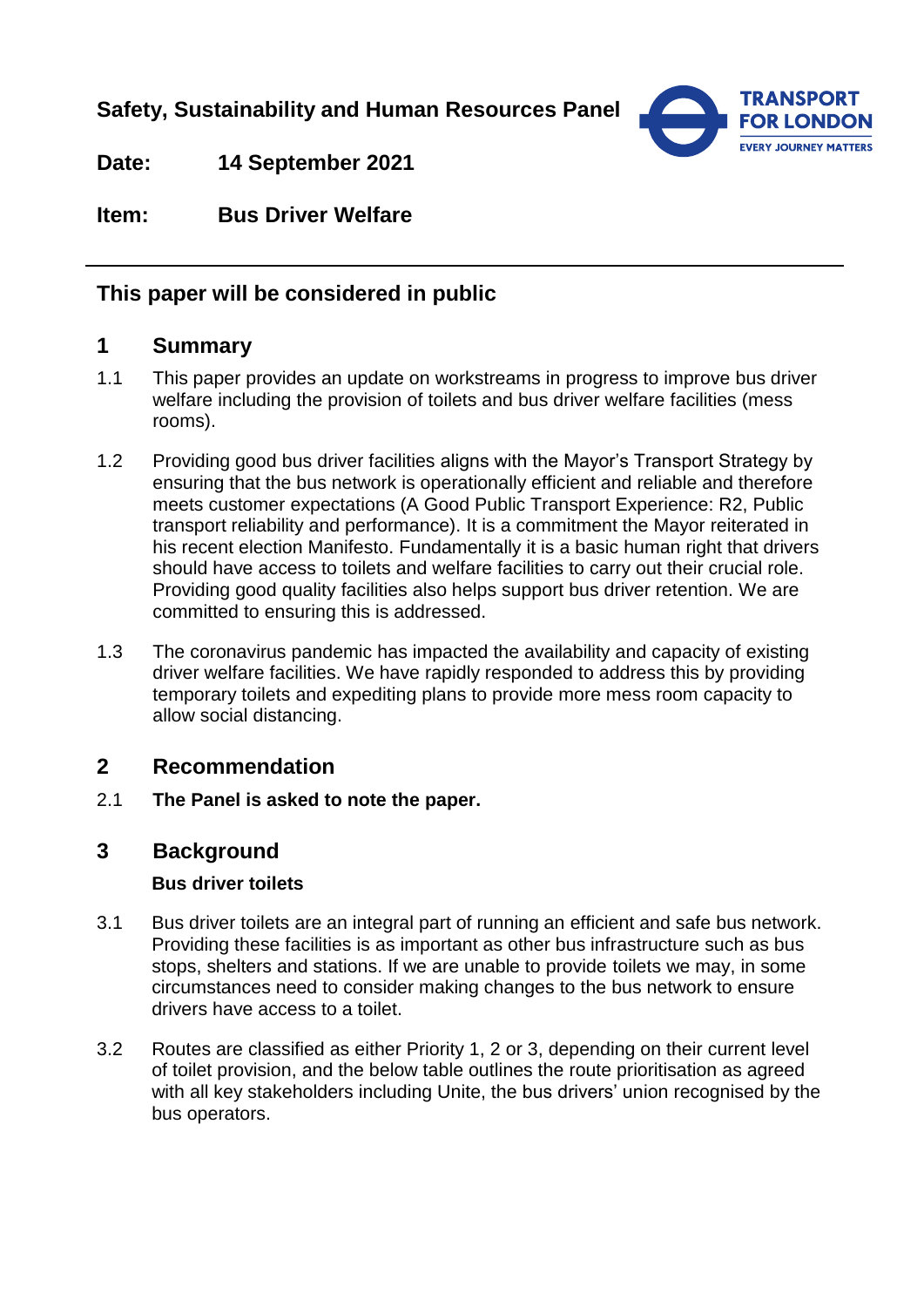### **Table 1: Priority Classification**

| <b>Priority</b> | <b>Description</b>                                                                               |
|-----------------|--------------------------------------------------------------------------------------------------|
| 1               | Routes without any staff facilities at either terminus.                                          |
| 2               | Routes that have limited access and run beyond the opening hours<br>of the available facilities. |
| 3               | Routes with a round trip greater than 150 minutes with a toilet<br>provision only at one end.    |
| <b>New</b>      | Sites where a route is being extended or introduced that do not<br>have existing facilities.     |

### **Bus driver mess room relief facilities**

- 3.3 Bus driver relief facilities are typically mess rooms, or quiet areas, where drivers can take a scheduled break. Relief facilities are provided in several different ways, predominantly though (a) and (b) below:
	- (a) by bus operating companies, normally at bus garages;
	- (b) by bus operating companies through local informal agreements with businesses; and
	- (c) by TfL at key locations normally at bus stations, or large bus stands, where a significant number of routes terminate, and land is available.
- 3.4 There are 58 relief facilities that we provide for bus drivers across the network. We ensure these facilities are well maintained and renewed on a regular basis. However, many are now becoming life expired, or require capacity improvements, and action is required. We have therefore developed a prioritised forward programme of renewals, including capacity improvements, for locations where relief facilities are currently provided. We also ensure opportunities to provide new facilities are maximised through third party development obligations.
- 3.5 Following discussion with Unite and bus operators, we have updated our tender documents for bus contracts to be clearer on the minimum level of driver facilities to be provided.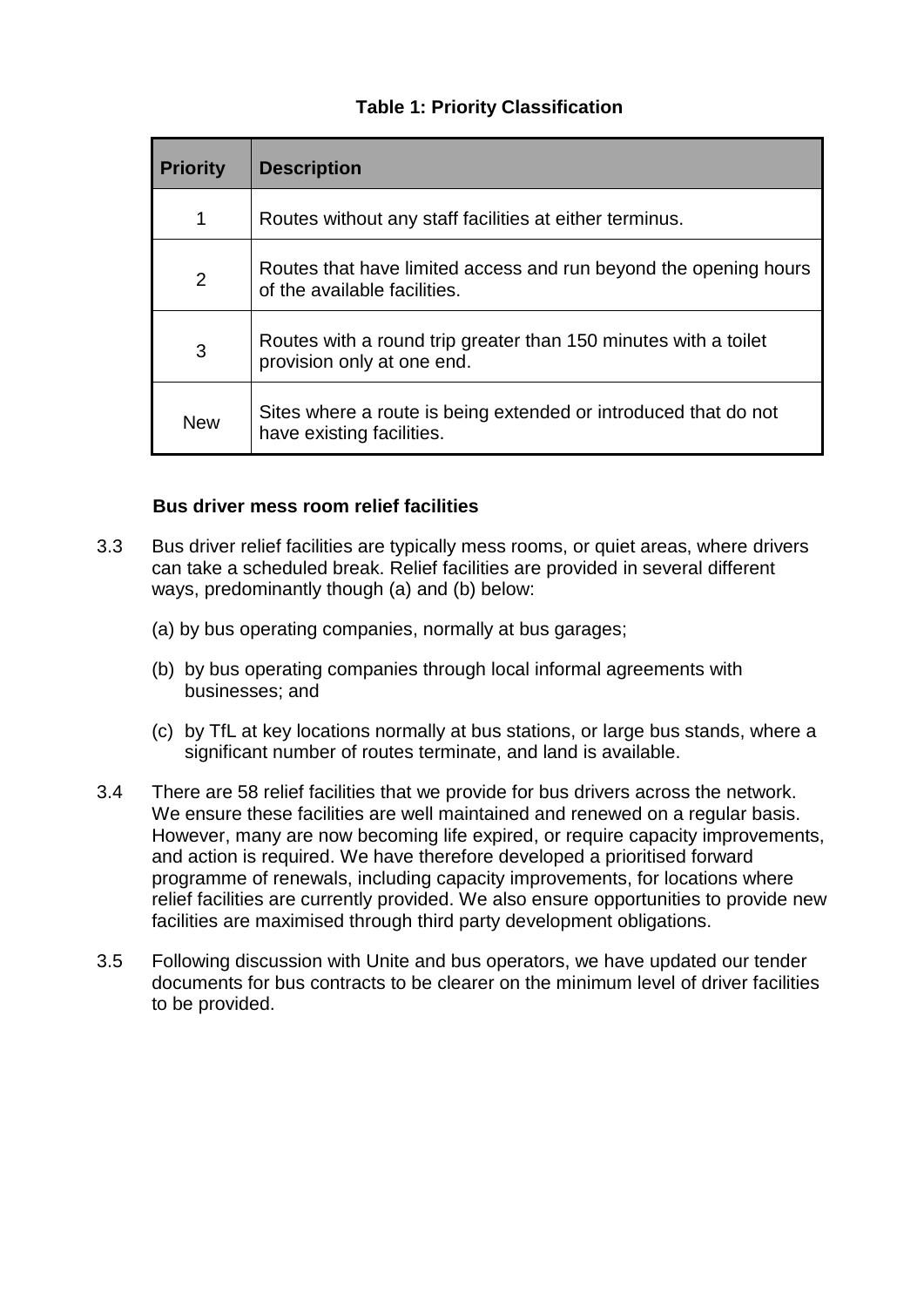# **4 Progress and Forward Programme**

## **Bus driver toilets**

- 4.1 Since 2018, there has been a step change in the delivery of bus driver toilets. A total of 61 bus routes have had new toilets installed. Fifty of these are on priority routes and a further 11 have been provided to support service changes. This is an unprecedented improvement – at the previous delivery rate it would have taken nine years to achieve. A list of the sites and routes is included in Appendix 1.
- 4.2 However, there is more to do, in terms of both the size of the facilities (number of actual toilets and sinks) and their condition. In 2021/22 we have the following activity planned to improve the provision of bus driver toilets:
	- (a) 10 targeted toilet renewals to address condition issues at busy locations; and
	- (b) three new toilets built and commissioned to support planned service changes or provide toilet access on priority routes.

We are developing a pipeline of further improvements and refurbishments for future years (see 4.4 below).

#### **Bus driver mess room relief facilities**

- 4.3 In 2020/21 we significantly improved the provision of bus driver mess rooms, including capacity improvements, to support bus drivers during the coronavirus pandemic, this included:
	- (a) a total of 39 bus driver mess rooms were improved either by reconfiguration of the existing facility to better improve social distancing, or through providing new cabins to increase the available capacity. See Appendix 2 for a full list of sites;
	- (b) targeted renewals of bus driver mess rooms to address condition issues were completed at five locations: and
	- (c) completion of feasibility work for 10 bus driver mess rooms projects.

### **TfL Future Investment and delivery**

4.4 We have developed a longer-term prioritised plan to improve bus driver mess rooms and toilets. The locations have been prioritised based on known defects, condition and required capacity, including more provision for female drivers. A total of 43 locations are included on the programme at present. Our focus is on making sure that feasibility work is completed for these locations, which will allow us to make informed decisions about the forward programme. In addition to the feasibility work completed to date, we aim to complete a further 28 feasibilities this financial year. Delivery of these projects will require planning consents, building regulations approval and, in some instances, lease negotiations. However, where we identify opportunities for delivery work to be expedited, we will seek to maximise these. See Appendix 3 for examples of recent feasibility work.